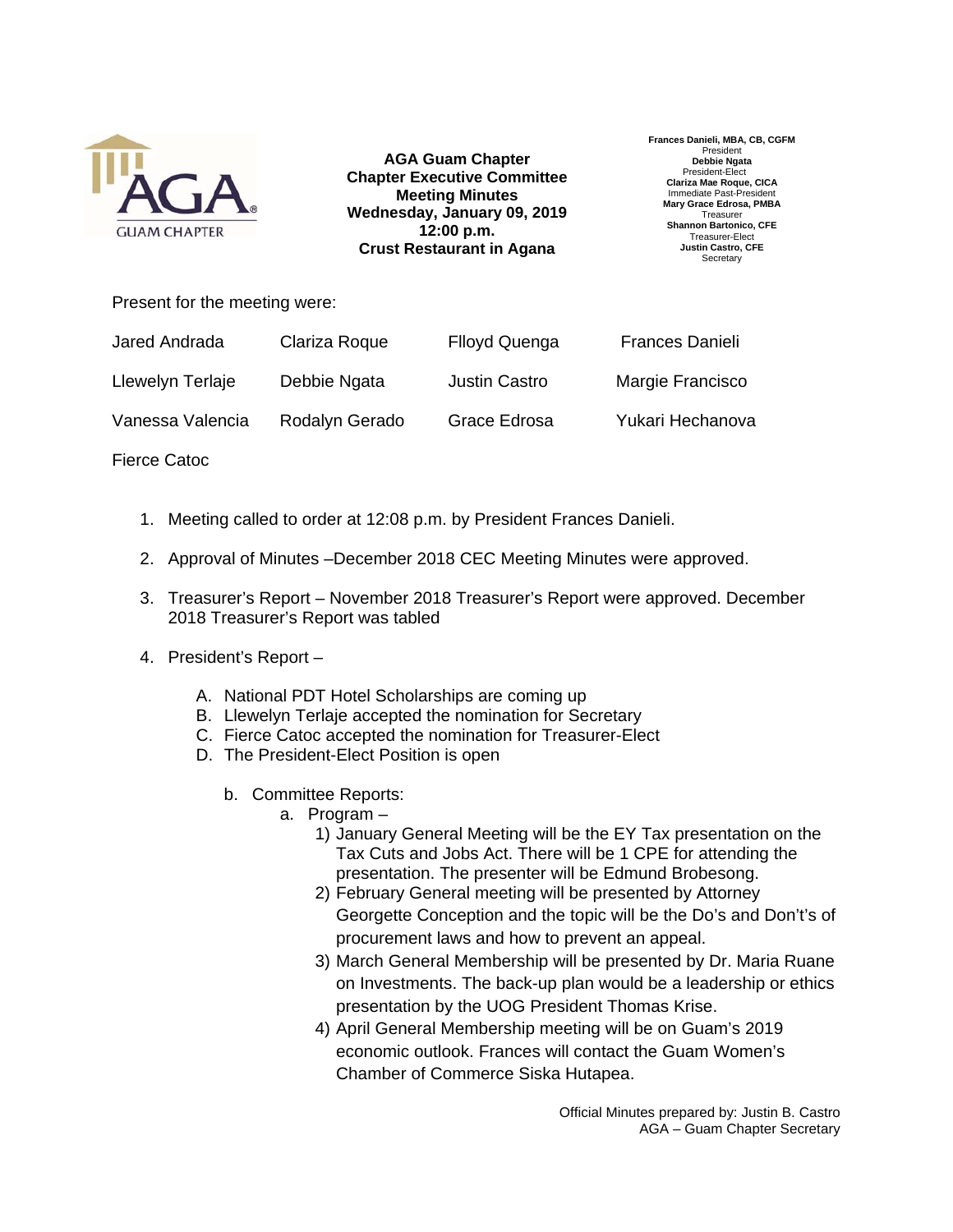- b. Education There will be 1 CPE for the upcoming January 2019 meeting on the EY Tax presentation on the Tax Cuts and Jobs Act presented by Edmund Brobesong.
- c. CGFM As per Frances:
	- 1. An update on the CGFM Review Questions Scholarships will be forthcoming. There were changes made to the exam's platform and access timeframe (shorten to 3 months for \$45 and for additional \$30 you can extend for 3 additional months). Original availability was 12 months.
	- 2. CGFM 2019 Mentorship Program: Paz will be emailing CGFMs to ask if they would like to be a mentor for the upcoming mentorship program.
	- 3. March 2019 is CGFM Month
	- 4. Possible CGFM Review Course Training Part 3
- d. Membership– Debbie is currently working on the membership surveys and will update the CEC as soon as possible. Debbie also mentioned that she will update the newsletters with more information.
- e. Young Professionals As per Flloyd, there is no new report
- f. Accountability As per Frances, Bobby is currently reviewing on the CCR competition for this program year. The deadline is January 11, 2019.
- i. Community Service Margie mentioned that the AGA 5k date is confirmed on June 29, 2019. Frances suggested that AGA feed the homeless at Guma San Jose.
- g. Newsletter and Website As per Clariza, she will be caught up with everything before month-end and is currently transferring the information from the old website to the new website.
- h. Scholarships As per Frances, Pamela asked the CEC members6 to assist in revised the SOP for the scholarship.
- i. By-laws As per Yukari, she will work on updating the NCC by-laws to include that the NCC representative must be heavily involved with AGA Events.
- j. Awards As per Frances, there is no new report